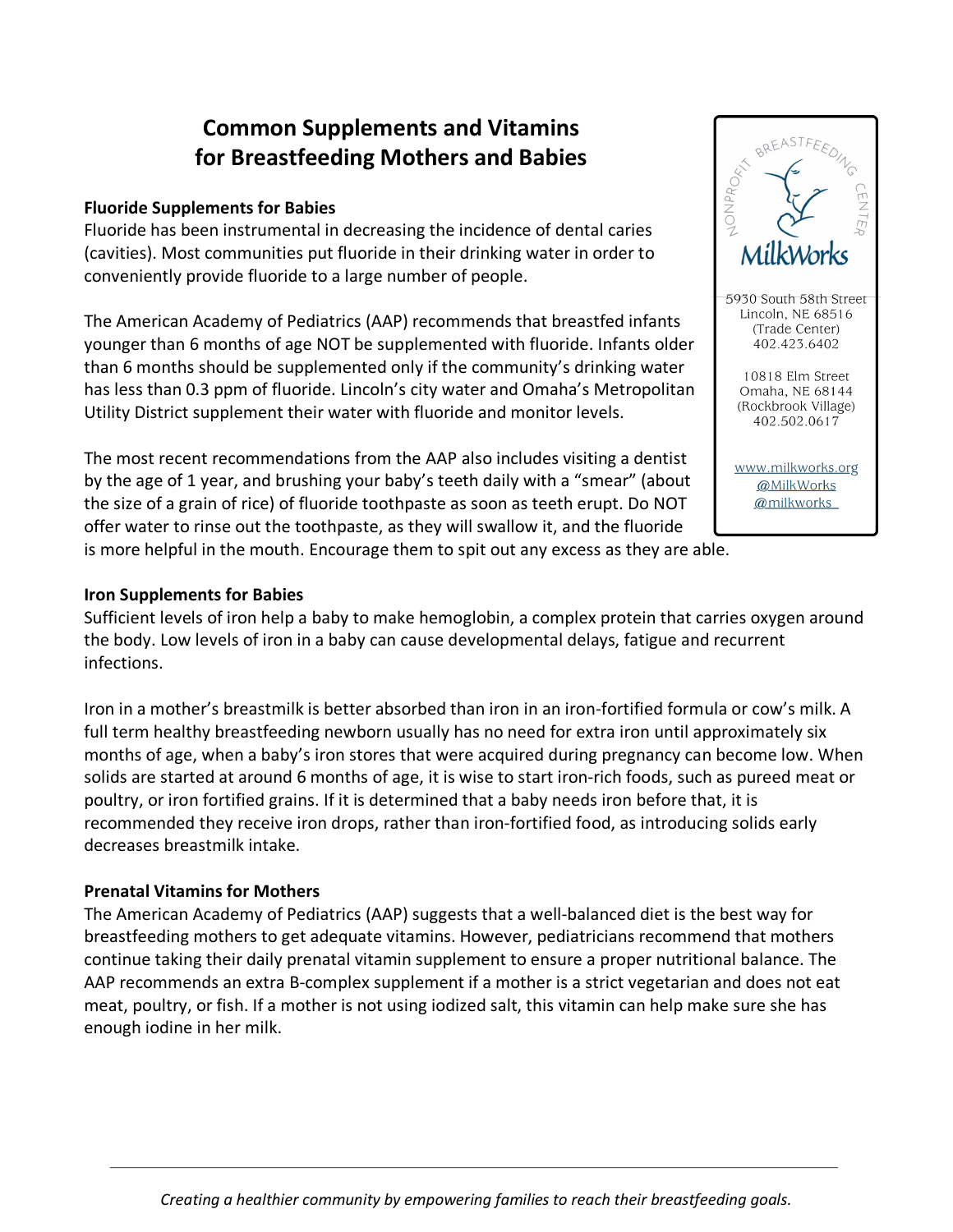### **Omega 3 Fatty Acid (EPA and DHA) Supplements for Mothers**

Sufficient levels of Omega 3 fatty acids in a breastfeeding mother have been associated with good brain development in babies and lower rates of depression in mothers. Omega 3 fatty acids are naturally found in oily fish and tend to be deficient in the American diet.

It is recommended that a breastfeeding mother eat oily fish that are low in mercury, like salmon or halibut, twice a week, or take an Omega 3 supplement of at least 300 mg daily. It is important that the Omega 3 supplement be free from contaminant. Visit http://www.usp.org/ for this information.

There are currently no vegetarian sourcesfor Omega 3 supplements. Flaxseed is an Omega 3, however, it primarily contains ALA, which does not convert easily to EPA and DHA, which are the fatty acidsthat appearto help protect against depression. If the Omega 3 supplement you are taking causes indigestion, try storing the capsules in the freezer.

## **Vitamin D Supplements for Mothers and Babies**

Vitamin D is actually a hormone that is produced during exposure to natural sunlight. It plays a vital role in promoting healthy bones, and building a strong immune system. Vitamin D deficiency is thought to be widespread among the general population due to decreased exposure to sunlight, the main source of vitamin D. The use of sunscreens, limited time spent out of doors, and people with dark skin living further from the equator have all contributed to vitamin D deficiencies.

The American Academy of Pediatrics (AAP) recommends that all exclusively, or partially, breastfed infants receive a supplement of 400 IU of vitamin D each day. (Infant formula is supplemented with vitamin D.)

Randomized trials have found that mothers who exclusively breastfeed can take high doses (6,400 IU/day) of vitamin D3 to increase the levels of vitamin D in their milk and in their breastfed infant (up to seven months of age). Some mothers find this appealing if their baby refuses to take a vitamin D supplement. The AAP has not changed their recommendation regarding supplementation of babies, recommending that all breastfed infants be directly supplemented a minimum of 400 IU of vitamin D a day.

#### **From The Academy of Breastfeeding Medicine (2018):**

"Randomized trials demonstrate that safe vitamin D supplementation may be provided to a nursing mother to achieve healthy vitamin D status in her breastfeeding infant, when there is objection or contraindication to direct infant supplementation. A maternal dose of 160lg/day (6,400 IU/day) is suggested". Source

Further research is needed to determine how to best supplement a breastfeeding baby with vitamin D past seven months of age. As your baby starts solids, and eventually weans from your breast milk, we encourage you to discuss your baby's need for vitamin D supplementation with your baby's health care provider.

Revised June 2022